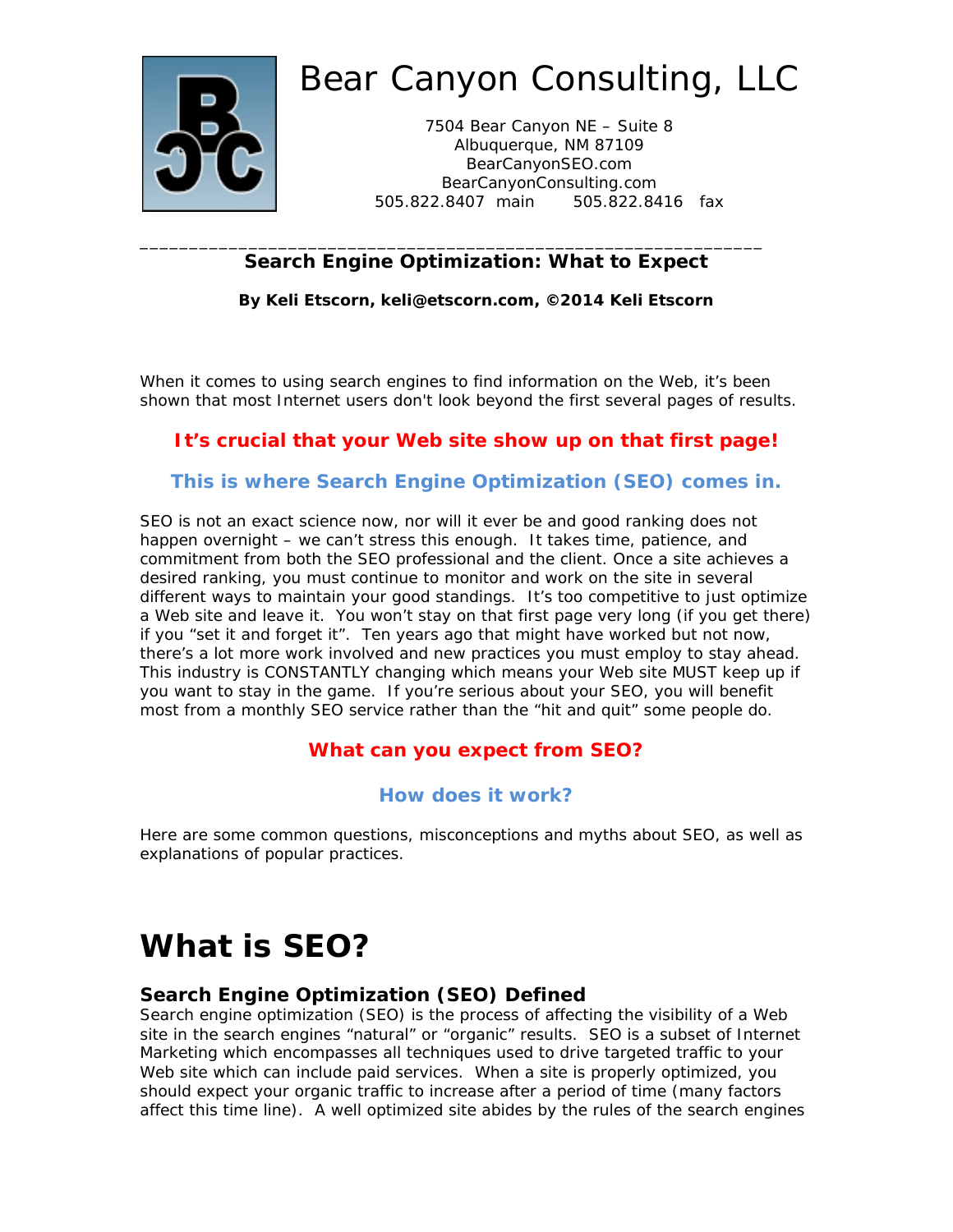

and should contain unique and enticing content. Since SEO takes aim at improving a Web page's visibility in the search engines it makes SEO a vital piece of a successful online Internet marketing strategy.

\_\_\_\_\_\_\_\_\_\_\_\_\_\_\_\_\_\_\_\_\_\_\_\_\_\_\_\_\_\_\_\_\_\_\_\_\_\_\_\_\_\_\_\_\_\_\_\_\_\_\_\_\_\_\_\_\_\_\_\_\_\_\_

Each Search Engine uses a unique "algorithm," which is a set of rules that govern the way a Web page is ranked and indexed by the search engine in question. A well optimized site takes into consideration the necessary elements a site needs in order to be "search engine friendly" while following the rules of the search engine algorithms. There are ~300 different elements ("signals") and techniques used when optimizing a Web site. The techniques and practices change almost on a daily basis which makes it very important to go with an optimization firm that has their finger on the pulse of this exciting industry if you want to maintain your presence in the search engines.

Good optimization is achieved by following a mix of tactics & strategies. Samples include: abiding by each search engine's rules, utilizing researched keyword phrases properly throughout the Web site, avoiding spammy techniques, creating unique content (and PLENTY of it), presenting a user-friendly interface with an intuitive architecture, proper interlinking, strong title tags, good meta tags and much more.

# **The Basics**

## **Keyword Phrases**

As an SEO professional, the most important part of what they do is keyword research. It's the starting point for ALL SEO projects as the following come directly from the keyword research:

- 1) the pages you'll create (or optimize) for your Web site (copywriting)
- 2) the Web site plan (assigning filenames, page names and navigation)
- 3) keyword phrase assignment anchoring your researched phrases to your assigned pages

Keyword phrases must be thoroughly researched, analyzed, and tested. Why optimize a Web page for a keyword phrase that no human types in? A good SEO professional should provide a list of keyword phrases pertaining to your service and/or business that are not too competitive while still being popular enough to drive targeted traffic to your site. The "competitiveness" of a keyword phrase can give insight as to the amount of time necessary it will take to obtain desirable search engine rankings.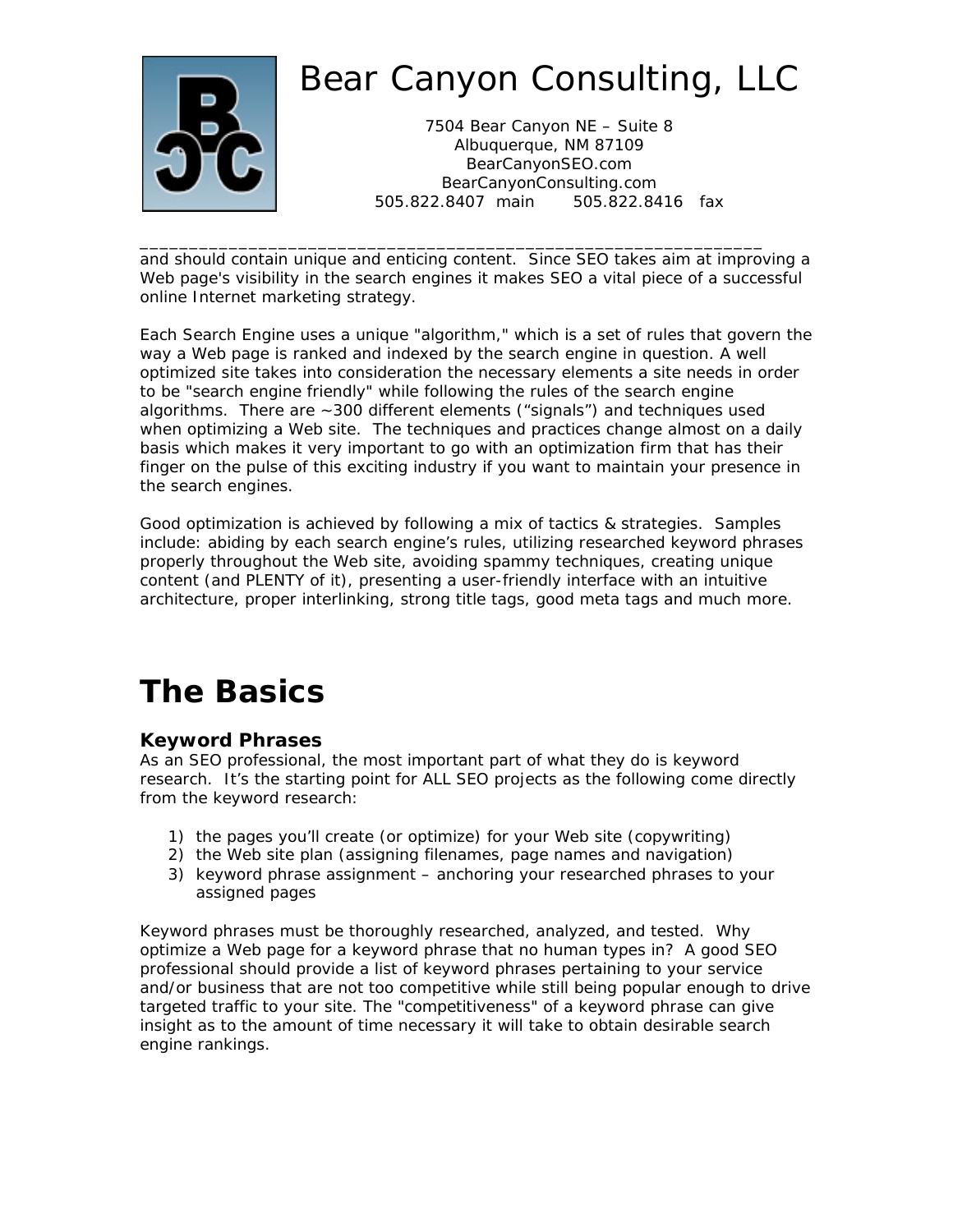

\_\_\_\_\_\_\_\_\_\_\_\_\_\_\_\_\_\_\_\_\_\_\_\_\_\_\_\_\_\_\_\_\_\_\_\_\_\_\_\_\_\_\_\_\_\_\_\_\_\_\_\_\_\_\_\_\_\_\_\_\_\_\_

## **How Long Does it Take to Achieve Good Ranking?**

A site must be optimized and abide by all search engine rules before it is assigned ranking consideration. If your site has existed for at least a year (meaning that it's been indexed or \*seen\* by Google) then you can expect ~12 months to achieve some sort of changes in your metrics and more than 12 months for a brand new site (this number could be longer or shorter depending upon how competitive your niche is). Web sites lacking a good backlink profile that have no history in Google can expect to reach their ranking goals in  $\sim$  12 months (again, competition can be a factor here that might make that number bigger). Please keep in mind that SEO is NOT cookbook and because of this **it's hard to give exact numbers and timelines because so many factors are taken into consideration when ranking is assigned to a Web site**. We've seen a client's site rank in as little as a month's time (this was years ago), that is not unusual, but we certainly wouldn't promise it nor guarantee it – ever.

The complexity of the SEO strategy depends on the competitiveness of the keyword phrases, the amount of redesign the Web site needs, the SEO copywriting required, site architecture, history of the site, and many other factors. We will thoroughly analyze your site and let you know what to expect when it comes to achieving good ranking in the search engines.

## **How is Good Ranking Obtained?**

The most important factor is time. SEO is a patience game. It's never immediate. Be prepared to wait.

A sample of good practices & techniques include: Great home page copy, a strong backlink profile (with one way, incoming links being the most desirable type of link), the use of well researched keyword phrases in key areas of your Web site, your use of Social Media (VERY important these days!) and other techniques that have proven to work over the 17 years since we've been an SEO company.

A search engine spider (or crawler/bot) looks for two things: 1) text and 2) text links. Spiders follow your text links around your site and look in your copy for reiterations of your keyword phrases as well as text surrounding those phrases. Make sure you have PLENTY of good copy on your homepage. ("Good" means excellent writing, of course, but also the smooth, logical inclusion of your keyword phrases in the copy.) We have several seasoned SEO copywriters on staff to create our clients copy (this service is included with our monthly SEO packages). It really does make a difference. Writing for the search engines is NOT the same as regular marketing copywriting – it never will be.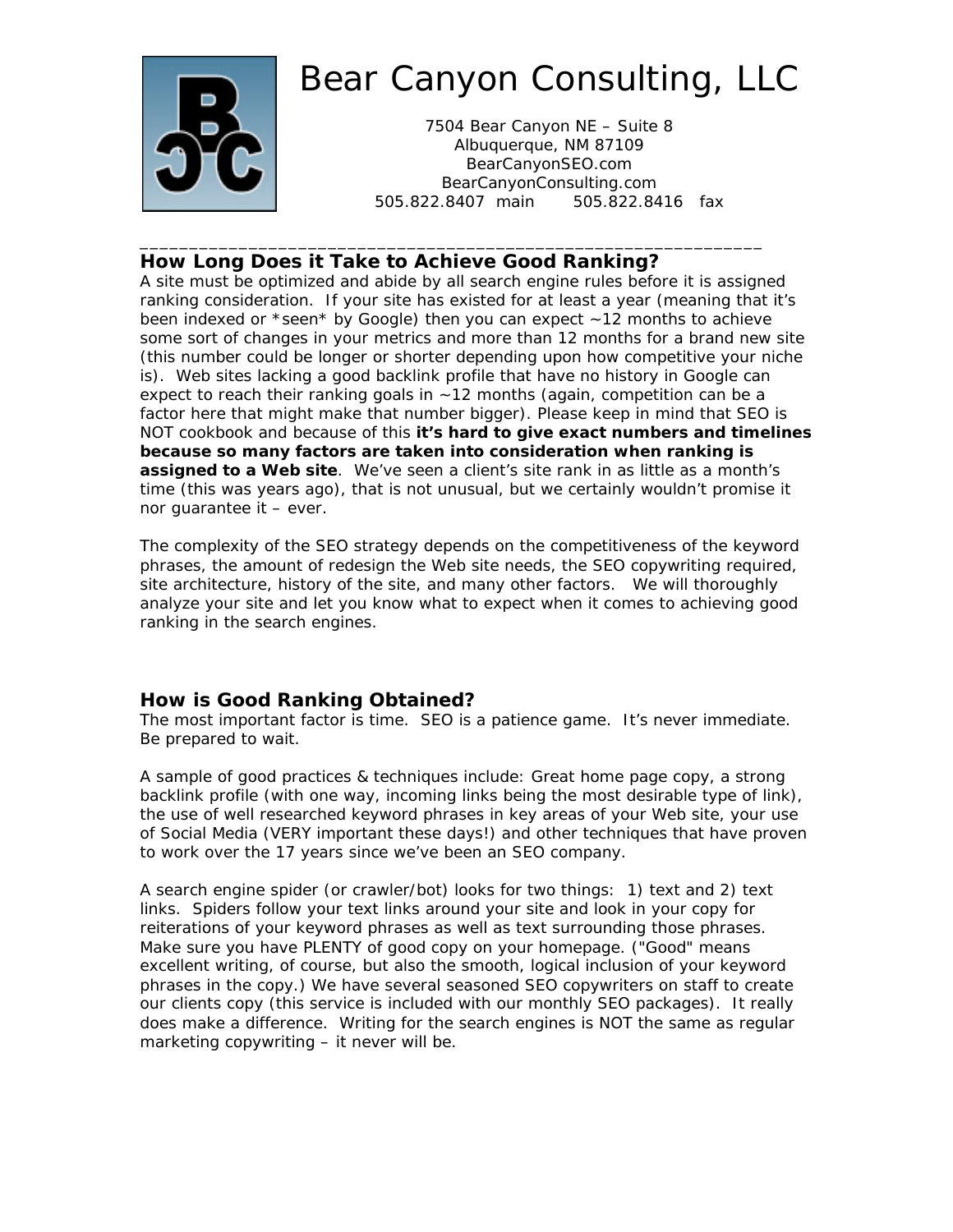

7504 Bear Canyon NE – Suite 8 Albuquerque, NM 87109 BearCanyonSEO.com BearCanyonConsulting.com 505.822.8407 main 505.822.8416 fax

# **The Myths**

## **"We'll submit your site to thousands of search engines!"**

\_\_\_\_\_\_\_\_\_\_\_\_\_\_\_\_\_\_\_\_\_\_\_\_\_\_\_\_\_\_\_\_\_\_\_\_\_\_\_\_\_\_\_\_\_\_\_\_\_\_\_\_\_\_\_\_\_\_\_\_\_\_\_

I regularly get this E-mail in my "admin" or "webmaster" accounts for most of the domains I manage and I bet you've seen it too. What are these 1000 search engines? Do humans actually using them? The following statistics show search engines that are actually on our radar:

## **The 4 largest search engines on the Web are:**

- 1. Google 70.03 %
- 2. Bing 9.51 %
- 3. Yahoo 7.55 %
- 4. Ask 3.99 %

#### **October 2013 / Source:**  Hitwise

These search engines above are where YOU want **your Web site** to be (namely Google as it has the lion's share of the search market) and **NOT** "Freds-Cool-Search-Engine.com." Listing your site in second-rate search engines – even 1000's of them! - will generate nothing but spam and end up wasting your time. Concentrate on the search engines people use - THAT'S where your traffic will come from.

## **"Guaranteed #1 Ranking!"**

This is just as popular a gimmick as the "we'll submit your site to 1000's of search engines" E-mail. **No reputable SEO firm promises this.** Why? *We don't own Google, Yahoo, or any other of the major search engines.* We'd love to make this promise to our clients, but to do so would be highly unethical and untrue at best. This claim typically involves picking some obscure keyword phrase that's easy to obtain good ranking with – that usually means it's a phrase that no one searches on! RUN away from SEO firms that make this type of promise.

Google has the following to say about firms that guarantee ranking  $#1$ :

*"Beware of SEOs that claim to guarantee rankings, allege a "special relationship" with Google, or advertise a "priority submit" to Google. There is no priority submit for Google. In fact, the only way to submit a site to Google directly is through our Add URL page or by submitting a Sitemap and you can do this yourself at no cost whatsoever."*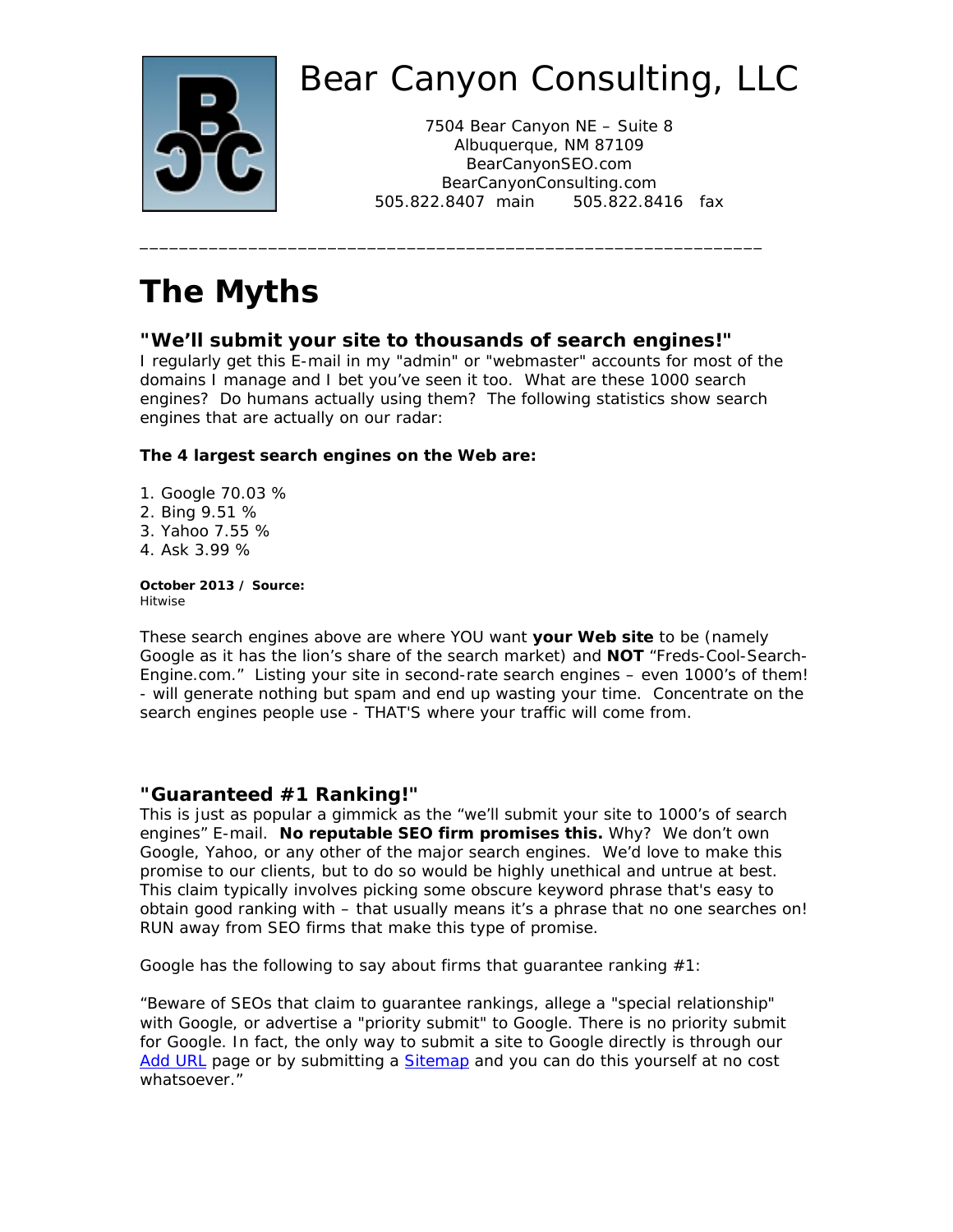

However these days, there's no need to even submit to Google! As long as your site is already in Google, you're fine. If not, getting backlinks and letting Google "naturally" find your site is in your best interest – again, no need to submit!

\_\_\_\_\_\_\_\_\_\_\_\_\_\_\_\_\_\_\_\_\_\_\_\_\_\_\_\_\_\_\_\_\_\_\_\_\_\_\_\_\_\_\_\_\_\_\_\_\_\_\_\_\_\_\_\_\_\_\_\_\_\_\_

## **Do I resubmit my site every week?**

If your site is already in a search engine, why resubmit it? It wastes bandwidth and time. Many services tout this as a feature to their program when it's really not necessary at all; in fact, this practice is construed as spam by some search engines. Multiple submissions may result in your Web site getting permanently removed from a search engine.

# **The Practice**

## **Organic SEO**

Organic SEO (or "natural" SEO) is what we've practiced since 1997. It is based on common sense optimization that doesn't utilize Pay-Per-Click (PPC) programs (buying traffic) or spammy/blackhat techniques that can get your site banned or penalized. These type of techniques usually don't keep your site ranked high for very long and that sends you right back to your SEO professional again**. Do it right the first time.** 

## **Monitoring**

In order to keep your Web site ranking well in the search engines, it should be monitored closely and regularly (along with audits and other site checks). Some clients don't realize the importance of monitoring until it's too late and they've lost a lot of unique targeted traffic which again, sends them right back to their SEO professional again. With a monthly SEO plan, you won't need to worry about this, it should be included if the SEO company has your best interests in mind.

Trends on what people search on change. This is especially noticeable around big holidays. Do you think people will be searching on "valentine's gifts" in the summer? Not! Constant keyword research (some niches don't fall into this practice) allow you to make changes and optimize your site for seasonal trends.

The biggest changes that your site will need are usually after the search engines undergo a big algorithm change, consistent monitoring will allow us to tweak the site when needed. Most SEO packages include incorporating the changes needed for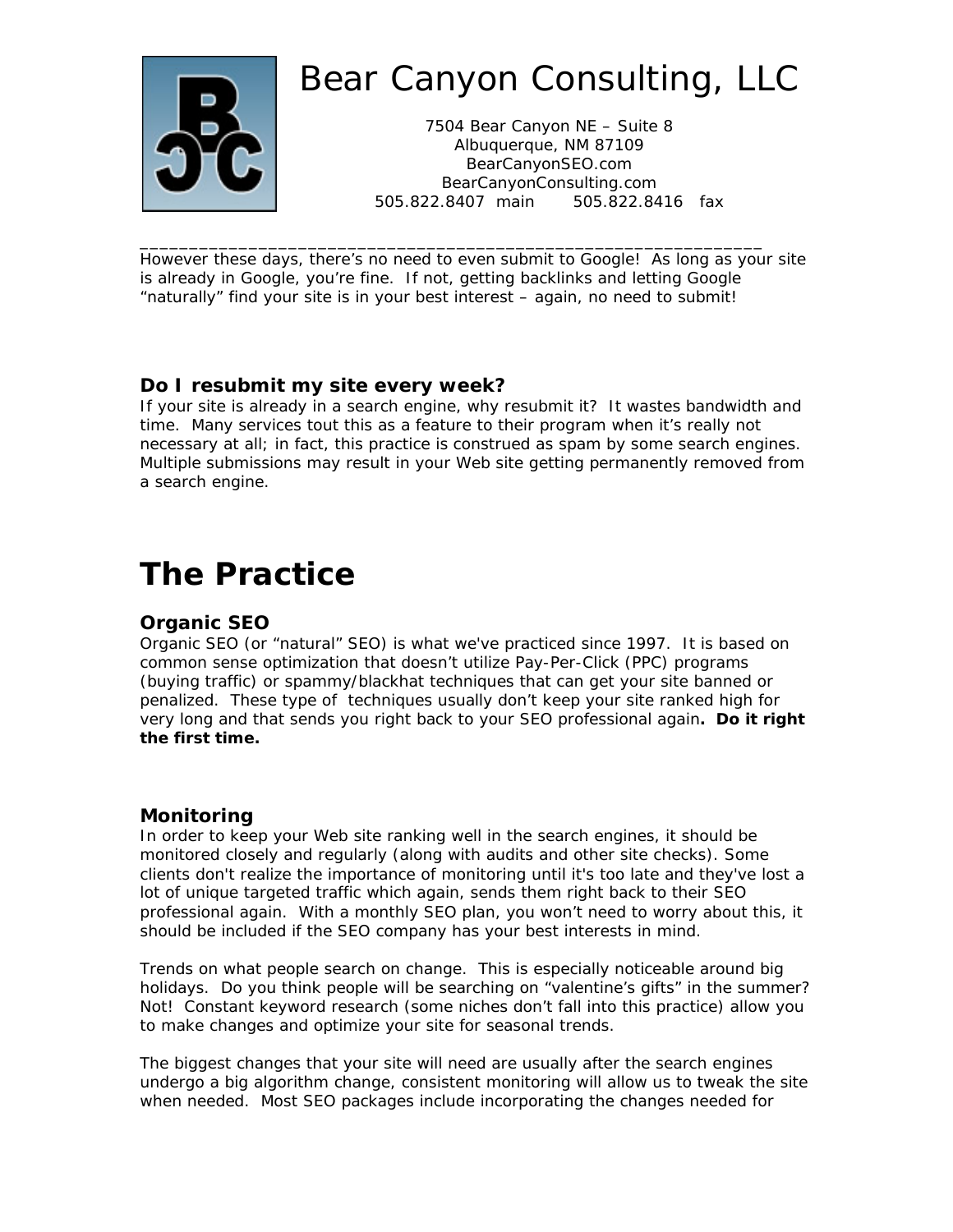

\_\_\_\_\_\_\_\_\_\_\_\_\_\_\_\_\_\_\_\_\_\_\_\_\_\_\_\_\_\_\_\_\_\_\_\_\_\_\_\_\_\_\_\_\_\_\_\_\_\_\_\_\_\_\_\_\_\_\_\_\_\_\_ your Web site to maintain the health of your site. You'll need to ask your SEO company about their policy regarding monitoring and changes.

When you're considering hiring an SEO professional, be sure to ask what kind of monitoring service is included. Some SEO professionals include 6 months of monitoring with your SEO services; others charge a monthly fee. If you're not paying for monthly monitoring, and your site ranking drops, you'll usually pay a consulting fee (much higher!) to correct the problem.

## **What To Do If Your Ranking Falls**

Search engine rankings **constantly** fluctuate, mainly due to four factors:

- 1) There are literally thousands of new sites going live on the Internet every day;
- 2) People are becoming more and more aware of SEO;
- 3) Algorithms constantly change to work around spamming practices and to provide more relevant results; and
- 4) The search engines are dynamic, not static and the results after a search will always be changing. Expect your site's ranking to fluctuate – it's going to happen. As long as you continue to see an upward trend with your metrics, overall, you should be good.

# Google is not a static index! *it's always changing*

If you notice that your ranking falls drastically or drops out of the index completely, the first thing to remember is not to panic! The search engines are a very dynamic beast and will constantly change. Your listing may reappear in the same position and it may not. If your ranking doesn't come back after a month or so, it's possible that the search engine made a major change in the algorithm or something spammy has happened to your site. Consult with your SEO professional at that point (although they're probably already aware of the slip).

The **worst** mistake you can make during this time is to try and "chase the algorithm," making many frantic changes to your Web site in the hopes of bringing your ranking back. You'll never know what's actually working and what isn't. This is where patience comes in. After a major change it's best to **wait at least a month** before analyzing and making changes to your site. A monthly SEO plan usually includes these changes for you.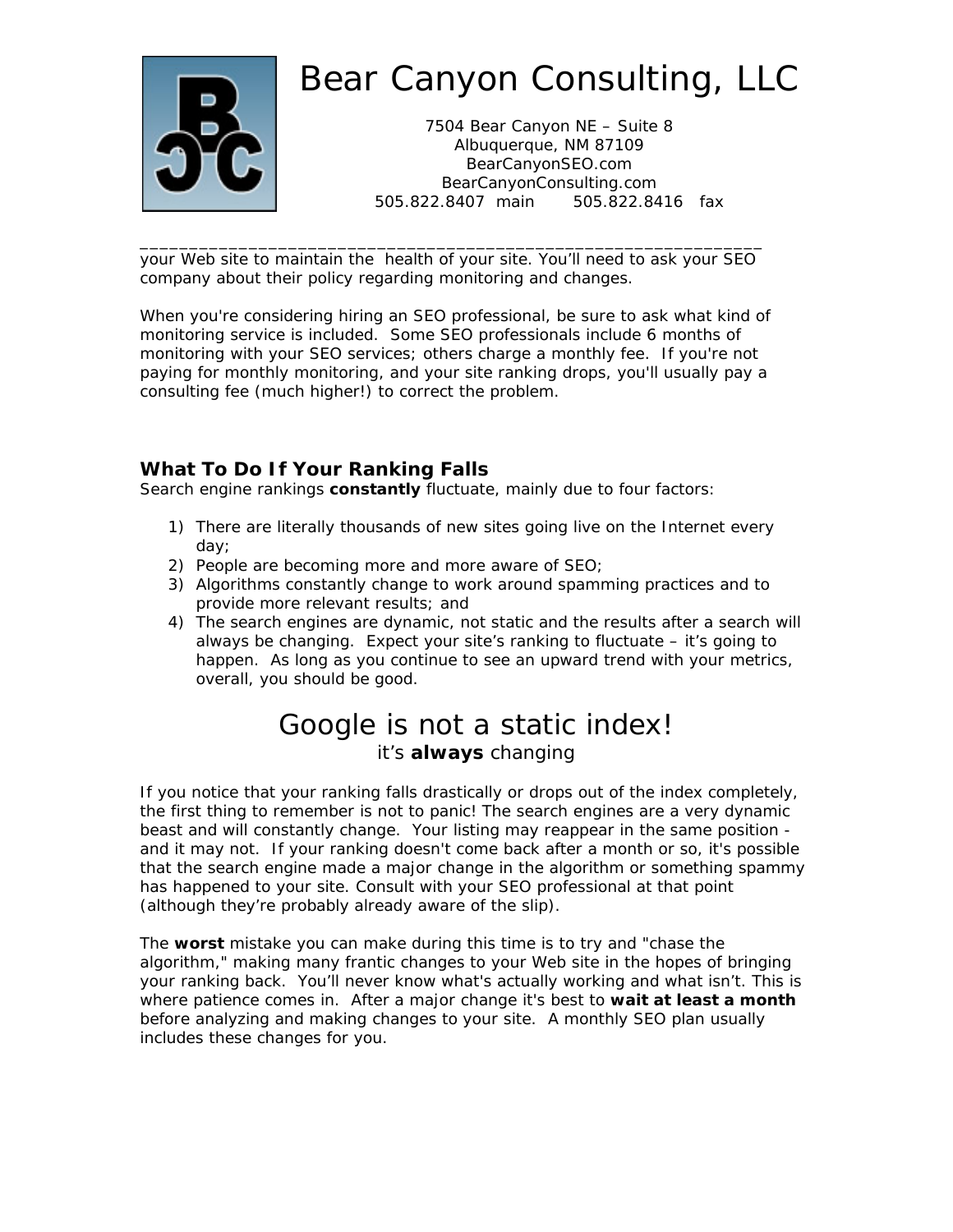

7504 Bear Canyon NE – Suite 8 Albuquerque, NM 87109 BearCanyonSEO.com BearCanyonConsulting.com 505.822.8407 main 505.822.8416 fax

## **After Optimization**

Once your site is optimize, we keep working on it. Your optimization should ideally **never stop** as changes in the algorithms, constant new competition and new practices (think Social Media) never stop. Performing audits on your site will be done on a monthly and quarterly basis for those on a monthly plan. Do your forms work? Do all your lead capturing methods work properly? If your contact form doesn't work, you're losing potential clients. Does your site have broken links? Do you ever wonder how strong your keywords are a year later after initial optimization? Do they still perform as well? Are there any phrases we're missing? These are typical audits we'll perform for our monthly SEO clients. There are other areas of your site that we evaluate to insure your site is healthy, working properly and are up to date with current standards. It's imperative to keep up with current searching trends and it's even more important that your site is using the \*latest\* keywords phrases.

\_\_\_\_\_\_\_\_\_\_\_\_\_\_\_\_\_\_\_\_\_\_\_\_\_\_\_\_\_\_\_\_\_\_\_\_\_\_\_\_\_\_\_\_\_\_\_\_\_\_\_\_\_\_\_\_\_\_\_\_\_\_\_

# **Keeping it Fresh**

When Google released a patent (April 2005) that stated how they "might" be evaluating Web sites some very important points became apparent.

Nowadays, it's pretty obvious that Google evaluates your Web site's historical data. It's suspected that Google looks at:

- 1) how long your domain has been registered
- 2) how many years ago your domain registered
- 3) how often you make changes to your site (Google supposedly "likes" a site that is updated frequently, this tells Google there's some importance to it)

## **Wrap-up Checklist**

Keep it fresh Keep it unique Keep it spam free Keep it updated Keep it easy to navigate Keep it error free Use thoroughly researched keywords wisely Use your head.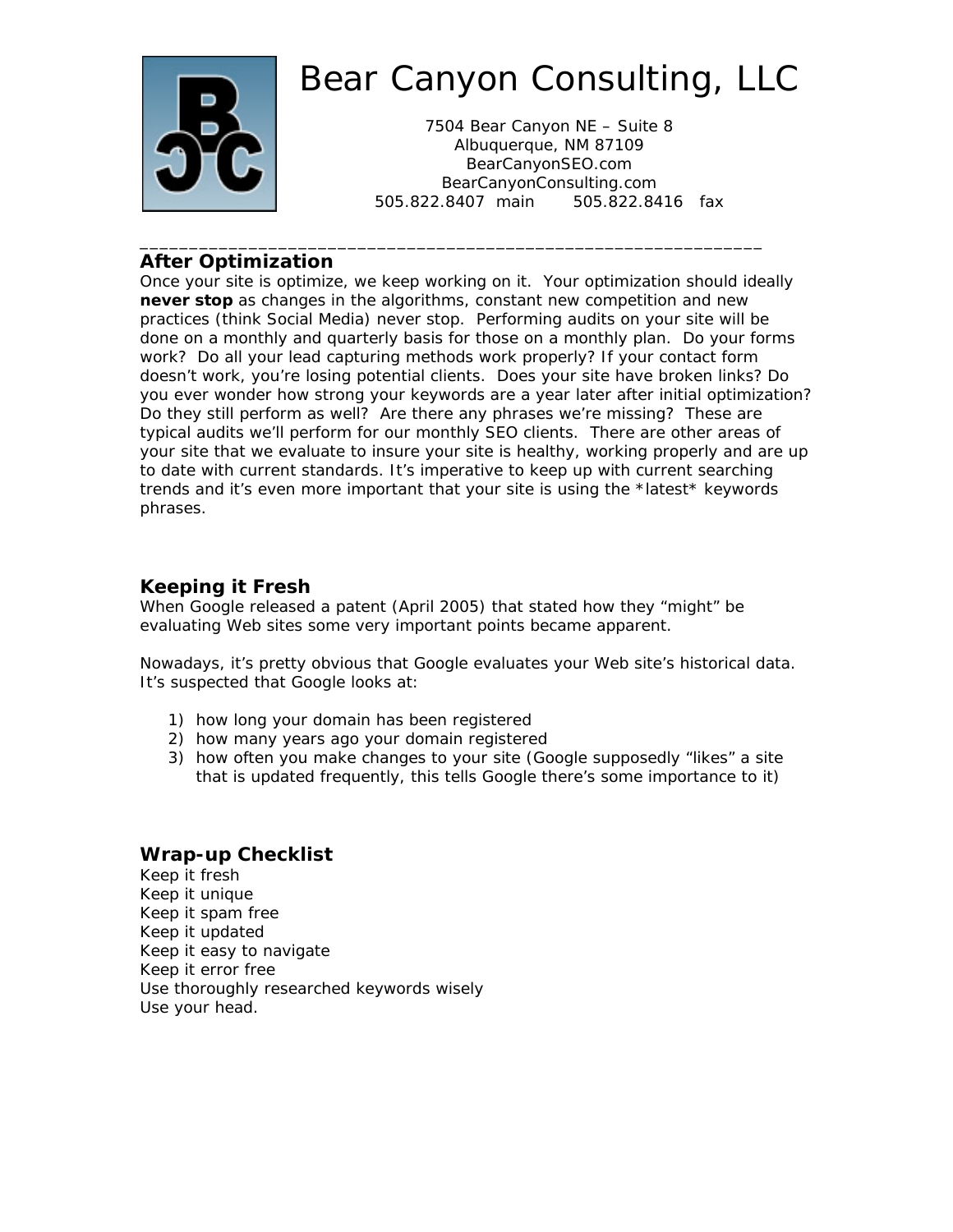

7504 Bear Canyon NE – Suite 8 Albuquerque, NM 87109 BearCanyonSEO.com BearCanyonConsulting.com 505.822.8407 main 505.822.8416 fax

# **SEO Glossary**

## **Algorithm**

The set of rules each search engine follows to rank your site. Each search engine uses a unique algorithm that is constantly being updated and changed.

\_\_\_\_\_\_\_\_\_\_\_\_\_\_\_\_\_\_\_\_\_\_\_\_\_\_\_\_\_\_\_\_\_\_\_\_\_\_\_\_\_\_\_\_\_\_\_\_\_\_\_\_\_\_\_\_\_\_\_\_\_\_\_

### **Backlinks**

Links from other Web sites to your Web site. This is also referred to as incoming links. Quality (linking to site related to the theme of your site) incoming links will help your Web site with its ranking in the search engines.

### **Keyword Phrases**

Keyword phrases are multi-word phrases used in search engine queries. SEO is the process of optimizing Web sites for keyword phrases so that the sites rank highly in the search query results.

### **Link Popularity**

Link popularity is the total number of Web sites that link to your site. It's best if the sites linking "to" and "from" you are related in theme to your site.

### **Paid Inclusion**

Some directories will only consider placing your URL/Web address into their database if you pay them a fee. We don't use any of these type services for our clients.

## **PPC**

Pay Per Click. Paying for your traffic by bidding on search terms and keyword phrases. Bidding price is determined by popularity - generic keyword phrases cost more than precise, highly targeted keyword phases. Competitive keyword phrases drive lower amounts of traffic but result in a higher ROI (return on investment) and sales conversion.

## **ROI**

Return on investment.

### **Search Engine Friendly**

A user-friendly Web site that can be easily found in the search engines without violating any search engine policies, spamming or any other techniques frowned upon in the SEO industry.

### **SERP**

Search Engine Results Page. This is the list of results that appear in a search engine from a keyword phrase query.

### **Spam**

With respect to search engines, spam is defined as any technique used to give your